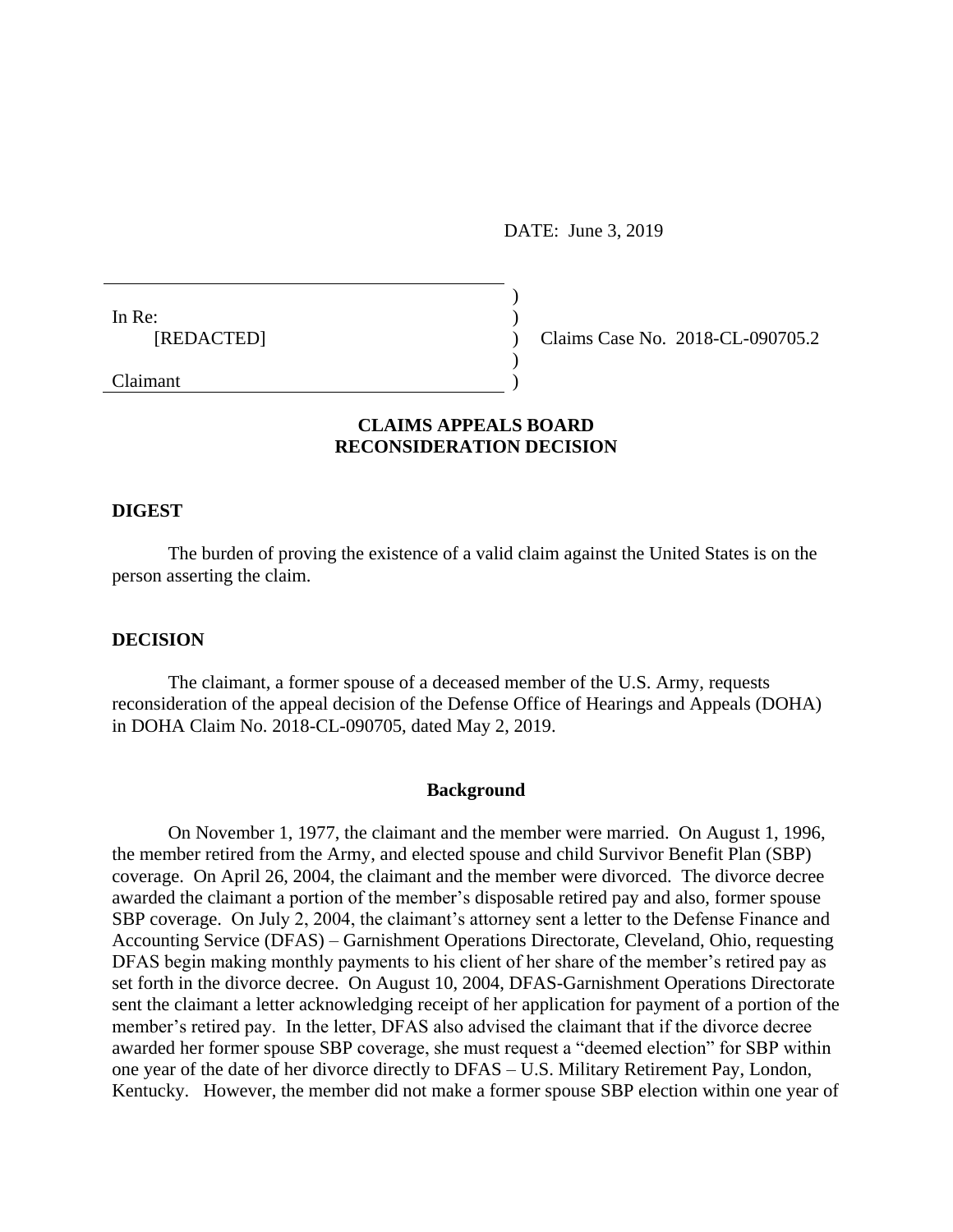the date of the divorce, nor did the claimant make a request for a deemed election within one year of the date of divorce. On June 15, 2017, the member passed away and the claimant submitted a claim for the SBP annuity.

DFAS subsequently denied the claimant's claim for a SBP annuity because the member did not establish former spouse SBP coverage for the claimant, nor did the claimant make a request for a deemed election. DFAS also advised the claimant that since she was the designated beneficiary of the member's arrears of pay (AOP), she would be entitled to any AOP owed on the member's account, pending the outcome of her claim for SBP. In this regard, DFAS continued to deduct spouse SBP premiums from the member's retired pay after the divorce when he did not have a spouse beneficiary. The claimant appealed DFAS's denial of her claim for the SBP to DOHA. In the appeal decision, DOHA upheld DFAS's denial of the claim.

In her reconsideration request, the claimant attaches DOHA Claims Case No. 2017-CL-081403.2 (January 8, 2018), a case cited by the attorney examiner in the DOHA appeal decision. She alleges various errors in that decision, such as her marriage and divorce dates, the member's retirement date and his date of death. She also maintains that her divorce attorney submitted all required documents to DFAS in 2004 in order to affect her former spouse SBP coverage. She cites the language in the divorce decree stating that the court finds that she is presently named the spouse beneficiary of the member and that this should continue by the member designating her as a former spouse beneficiary. She attaches the attorney's July 2, 2004, letter to DFAS – Garnishment Operations Directorate, which provided DFAS the divorce decree. She questions why she should trust that DFAS actually sent her instructions on how to file a deemed election given all the mistakes they have made in her case. In addition, she attaches the member's June 1, 2005, Retirement and Annuitant Statement (RAS) reflecting that he continued to pay SBP premiums for spouse and child coverage after the divorce. Finally, she argues that the Barring Act, 31 U.S.C. § 3702(b), should not apply to her claim for SBP, as DFAS previously indicated to her.

#### **Discussion**

Claims against the government may be allowed only for expenses authorized by statute or regulation. *See* DOHA Claims Case No. 2016-CL-111002.2 (October 31, 2017). Therefore, DOHA must render decisions based on applicable statutes, regulations and our prior administrative decisions. Preliminarily, we will address the claimant's concern that the attorney examiner erred by citing to DOHA Claims Case No. 2017-CL-081403.2, *supra*, and attaching it to the appeal decision in her case. The decision included in the appeal decision is legal precedent and was cited by the attorney examiner as analogous to the situation presented in the claimant's case. The dates addressed in that decision are not pertinent to the claimant's case.

 The SBP, 10 U.S.C. §§ 1447-1455, is an income maintenance program for the survivors of deceased members of the uniformed services. *See* DOHA Claims Case No. 2016-CL-111002.2, *supra*; and DOHA Claims Case No. 2011-CL-101402.2 (February 9, 2012). Spousal coverage ends upon divorce. If a member divorces and wishes to provide SBP coverage for his former spouse, he must notify DFAS in writing of the divorce and his intention to provide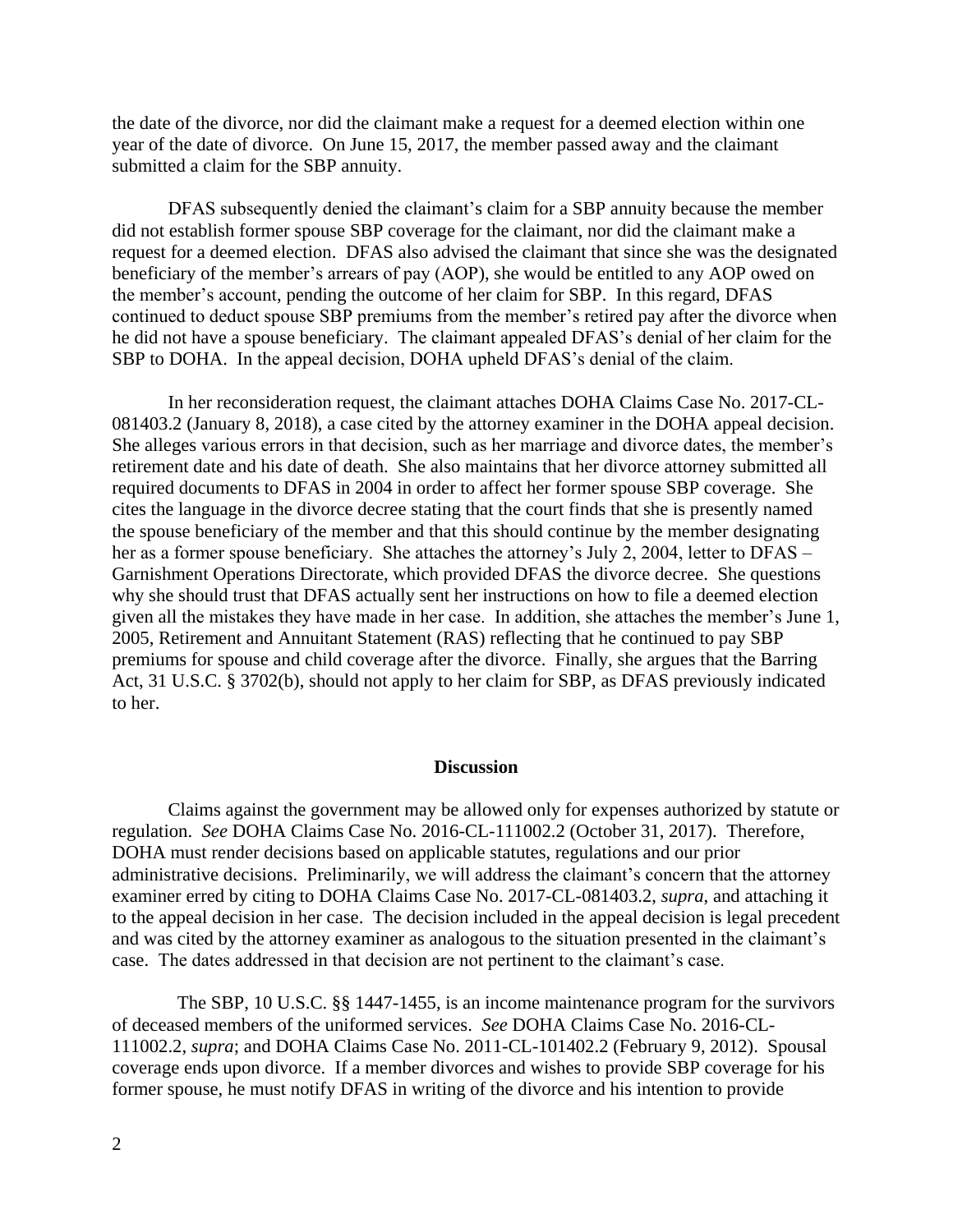coverage for his former spouse, even if the former spouse was the spouse beneficiary immediately prior to the divorce. Former spouse coverage must be established within one year from the date of the divorce. *See* 10 U.S.C. §1448(b)(3)(A). In addition, a member may be required under the terms of a divorce decree to provide SBP coverage to his former spouse. If he fails to do so, the former spouse has one year from the date of the divorce to request a deemed election. *See* 10 U.S.C. § 1450(f)(3).

In this case, the member was obligated under the terms of the divorce decree to cover the claimant as his former spouse SBP beneficiary. However, the member failed to establish former spouse SBP coverage and the claimant did not file a deemed election. Although the claimant states the uncertainty of DFAS notifying her of her right to a deemed election, we note that DFAS's letter dated August 10, 2004, advising her of that right was sent to the same address as her attorney's letter to her dated November 8, 2005. In addition, the RAS provided by the claimant specifically lists "spouse SBP" coverage, not "former spouse SBP" coverage. Therefore, DFAS properly denied the claim for the SBP annuity.

As for the claimant's concern about the Barring Act being applied to her SBP claim, since she is not entitled to the SBP annuity, we agree that it would not apply to her claim for it. However, since DFAS improperly withheld spouse SBP premiums from the member's retired pay when he was divorced and did not have a spouse, the claimant, as the named AOP beneficiary, is entitled to reimbursement of the member's overpaid SBP premiums for the period DFAS erroneously withheld them from his retired pay. The claimant should contact DFAS regarding this matter, if she has not already filed a claim for the AOP. Information on filing a claim for the AOP is found online at [https://www.dfas.mil/retiredmilitary/provide/aop.html.](https://www.dfas.mil/retiredmilitary/provide/aop.html)